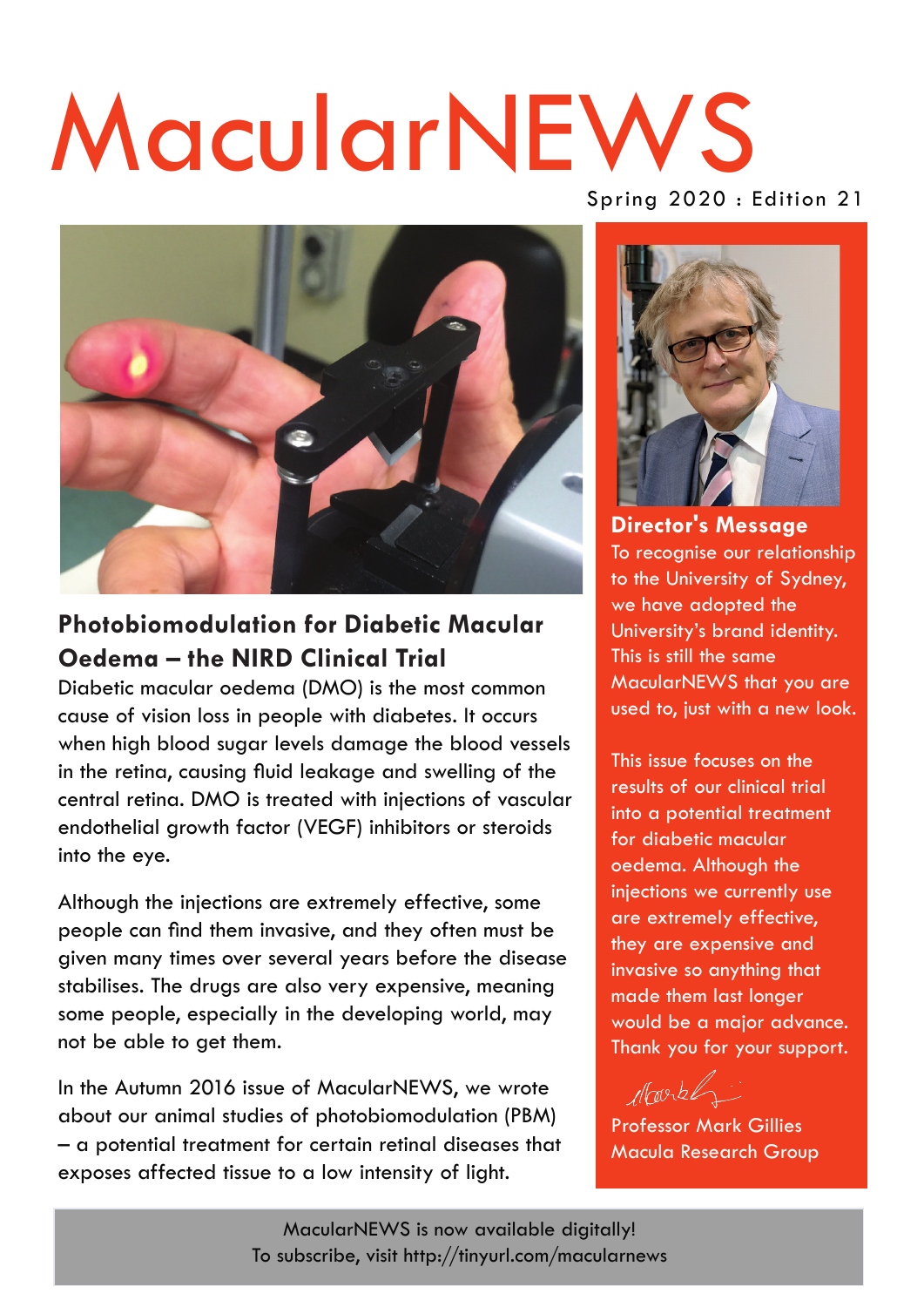At the time, we also announced that we were about to start a clinical trial, which has since been completed, with the results published in the scientific journal, *Diabetologia*.

The **NIR** (Near Infrared light) for **D**iabetic Macula Oedema (NIRD) study included three groups of seven patients with loss of vision from DMO. It was an open-label dose escalation clinical trial, meaning everybody received the treatment (no placebo) and each group was exposed to a stronger dose of laser after the previous energy level was found to be safe. We conducted this study in collaboration with our friends at Royal Adelaide Hospital. Twelve treatments were administered over five weeks. Macular thickness – a way of assessing the severity of DMO – and vision on a visual chart were measured after two and six months. The proportion of eyes that needed to be rescued with eye injections because the NIR did not work sufficiently was also assessed.



*Professor Gillies presented the results of the NIRD study at the American Academy of Ophalmology (pre-COVID).*

We observed a modest but significant overall reduction in macular thickness two months after PBM treatment, which was more pronounced after six months even though they did not receive any further treatments during this period. There was a significantly greater reduction in macular thickness in the two higher energy groups at month six.

On average, the vision of all groups improved two months after treatment by approximately one line on the chart however, unlike the effect on macular thickness, this was not sustained six months after treatment.

Rescue standard of care treatment was administered in five eyes: three from Group 1 (lowest energy), two from Group 2 and none from Group 3 (highest energy). Reassuringly, there was no sign of the collateral damage that conventional laser treatment causes, and the treatment was well-tolerated by patients.

Few other clinical trials have reported the effects of PBM on DMO in humans – most studies have been in animal models of human disease. A similar reduction in macular thickness to what we observed had been reported in just four patients who received PBM treatment for DMO that was not affecting their vision.

Overall, we found at least anatomical evidence (that is, the reduction in macular thickness) of efficacy of PBM for DMO in this dose escalation study. There was an overall dose-dependent reduction in macular thickness at six months after treatment. The groups receiving higher power laser (100mW/cm2 and 200mW/ cm2) had greater reduction of macular thickness, which was about the same as the reduction reported for eyes treated with conventional laser photocoagulation for DMO. Also, as no patients in Group 3, which received the highest power laser, needed rescue treatment, this suggested that the 200mW/cm2 NIR laser was the most effective of the three doses we tested.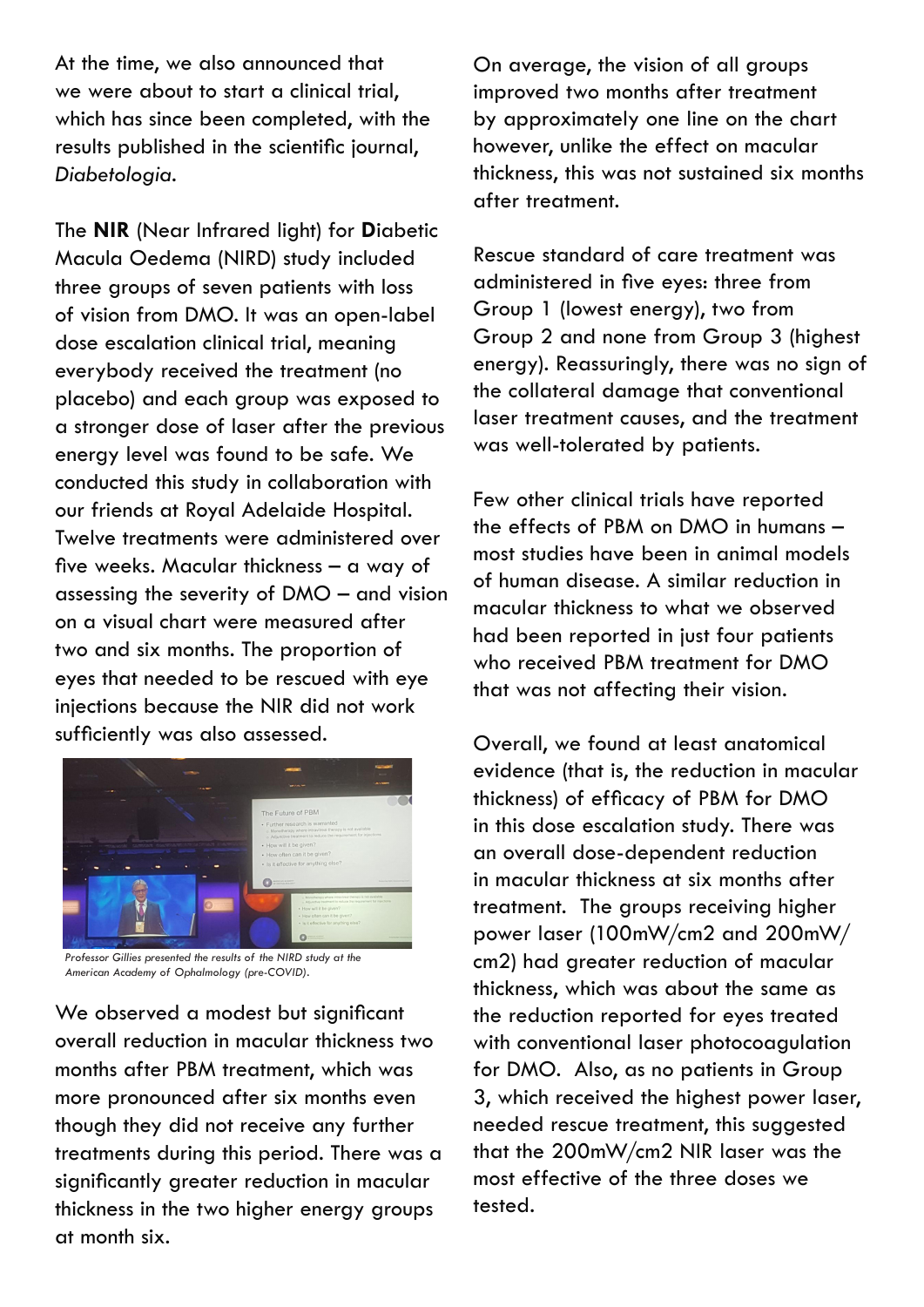Our study produced encouraging results, however, further studies are needed to assess the effectiveness of PBM before it can be recommended for patient care. A larger clinical trial that includes a masked placebo group is underway, and is being performed by our colleagues in the United States. It will be interesting to see whether they confirm our observation that the treatment seems to keep working for months after it was given. The clinical trial from the US will likely report in a year or so.

In the meantime, we plan to continue to explore other potential applications of PBM for macular disease. We have applied for approval to run a similar pilot study of PBM for the second most common disease affecting the retinal blood vessels after diabetic retinopathy: retinal vein occlusion. This study will be led by Dr Elisa Cornish and is planned to start enrolling later this year. People who have suffered a retinal vein occlusion can access further information on the relevant clinical trials by calling the Clinical Research Unit office: **(02) 9382 7309.**

## **Early Bird Gets the Treatment – A Reminder to Attend Regular Eye Examinations**



Recently, Professor Mark Gillies contributed to a paper written by Dr Alice Gibson of the University of Sydney, which found that only around half of people with diabetes in Australia were having the eye checks they need to detect diabetic retinopathy before it affects their vision. People with diabetes need to have their eyes examined more frequently than the general population.

This is because they do not know when they are about to lose vision and when they do, it often happens very quickly and can usually be avoided by these routine checks. So, we encourage everyone with diabetes to attend their regular eye exams, even if they have not noticed any changes in their vision.

The research paper mentioned here, 'Adherence to eye examination guidelines among individuals with diabetes: An analysis of linked health data' was published in *Clinical and Experimental Ophthalmology*.